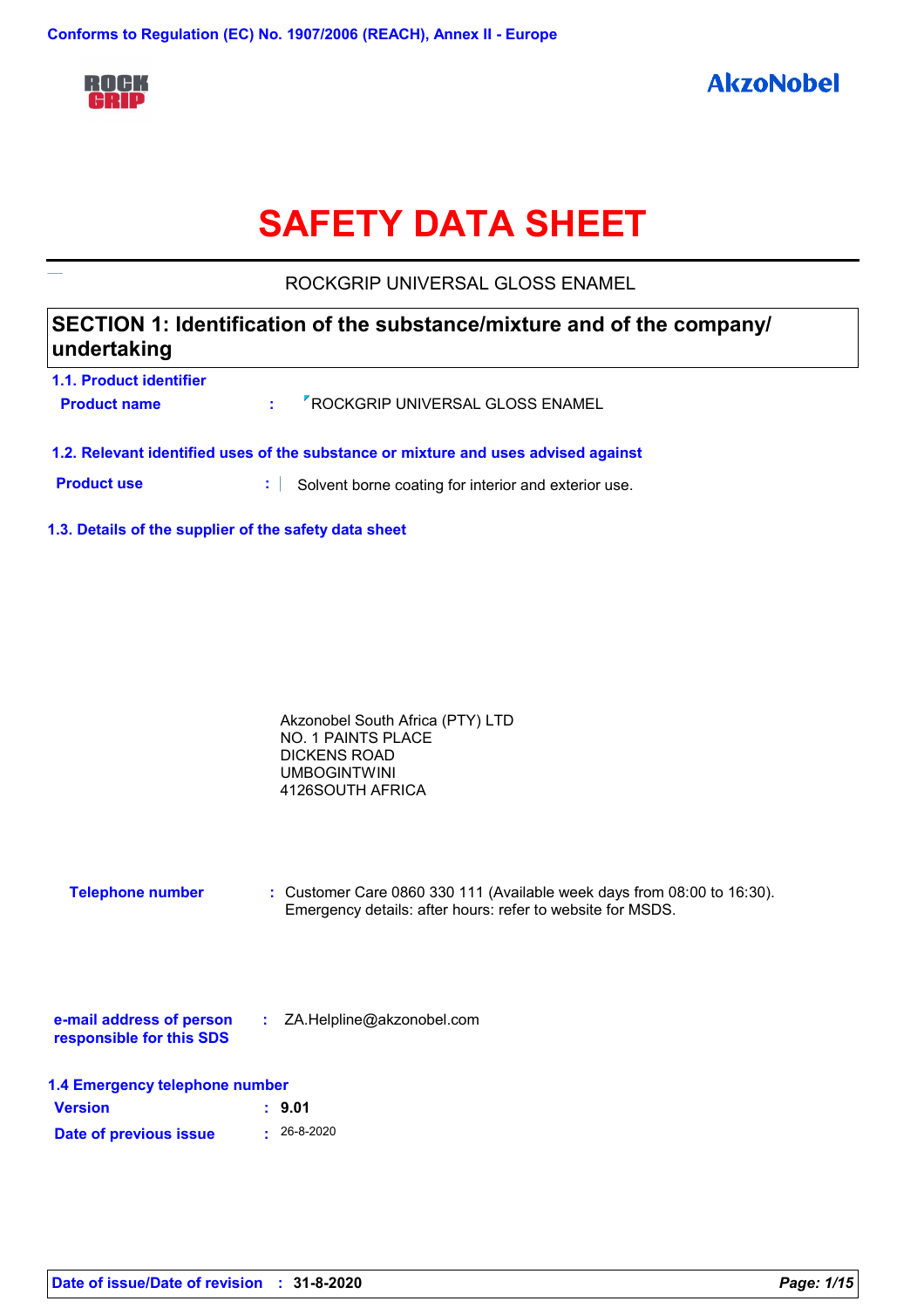# **SECTION 2: Hazards identification**

| 2.1 Classification of the substance or mixture |  |
|------------------------------------------------|--|
|                                                |  |

**Product definition : Mixture** 

#### **Classification according to Regulation (EC) No. 1272/2008 [CLP/GHS]**

Flam. Liq. 3, H226 STOT RE 1, H372 Aquatic Chronic 3, H412

The product is classified as hazardous according to Regulation (EC) 1272/2008 as amended.

| <b>Ingredients of unknown</b><br>toxicity    | $: 0\%$ |
|----------------------------------------------|---------|
| <b>Ingredients of unknown</b><br>ecotoxicity | $: 0\%$ |

See Section 16 for the full text of the H statements declared above.

See Section 11 for more detailed information on health effects and symptoms.

#### **2.2 Label elements**

**Hazard pictograms :**



| <b>Signal word</b>                                                                                                                                              | : Danger                                                                                                                                                                                                 |
|-----------------------------------------------------------------------------------------------------------------------------------------------------------------|----------------------------------------------------------------------------------------------------------------------------------------------------------------------------------------------------------|
| <b>Hazard statements</b>                                                                                                                                        | : H226 - Flammable liquid and vapour.<br>H372 - Causes damage to organs through prolonged or repeated exposure.<br>H412 - Harmful to aquatic life with long lasting effects.                             |
| <b>Precautionary statements</b>                                                                                                                                 |                                                                                                                                                                                                          |
| <b>General</b>                                                                                                                                                  | : P102 - Keep out of reach of children.<br>P101 - If medical advice is needed, have product container or label at hand.                                                                                  |
| <b>Prevention</b>                                                                                                                                               | : P210 - Keep away from heat, hot surfaces, sparks, open flames and other ignition<br>sources. No smoking.<br>P233 - Keep container tightly closed.<br>P260 - Do not breathe vapour.                     |
| <b>Response</b>                                                                                                                                                 | : P312 - Call a POISON CENTER or doctor/physician if you feel unwell.                                                                                                                                    |
| <b>Storage</b>                                                                                                                                                  | $:$ P235 - Keep cool.                                                                                                                                                                                    |
| <b>Disposal</b>                                                                                                                                                 | : P501 - Dispose of contents and container in accordance with all local, regional,<br>national or international regulations.                                                                             |
| <b>Hazardous ingredients</b>                                                                                                                                    | : Solvent naphtha (petroleum), medium aliph.                                                                                                                                                             |
| <b>Supplemental label</b><br>elements                                                                                                                           | : Contains neodecanoic acid, cobalt salt and butanone oxime. May produce an<br>allergic reaction.<br>Warning! Hazardous respirable droplets may be formed when sprayed. Do not<br>breathe spray or mist. |
| <b>Annex XVII - Restrictions</b><br>on the manufacture,<br>placing on the market and<br>use of certain dangerous<br>substances, mixtures and<br><b>articles</b> | : Not applicable.                                                                                                                                                                                        |
| <b>Special packaging requirements</b>                                                                                                                           |                                                                                                                                                                                                          |
| <b>Containers to be fitted</b><br>with child-resistant<br>fastenings                                                                                            | : Yes, applicable.                                                                                                                                                                                       |
| <b>Tactile warning of danger : Yes, applicable.</b>                                                                                                             |                                                                                                                                                                                                          |
| 2.3 Other hazards                                                                                                                                               |                                                                                                                                                                                                          |
| Other hazards which do<br>not result in classification                                                                                                          | : None known.                                                                                                                                                                                            |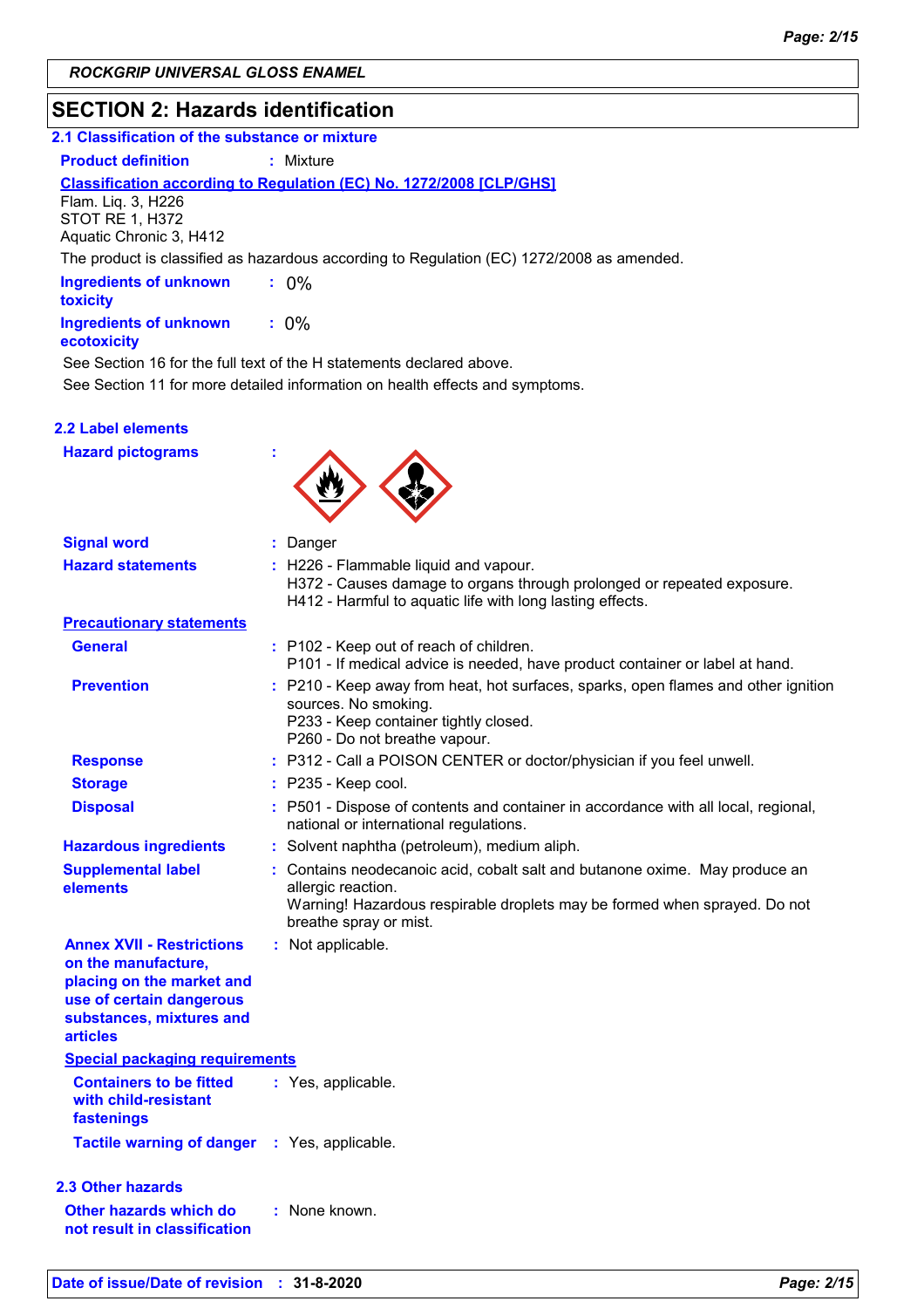# **SECTION 3: Composition/information on ingredients**

| <b>3.2 Mixtures</b>                             | ÷<br>Mixture                                                                             |               |                                                                                                                                                                                              |             |
|-------------------------------------------------|------------------------------------------------------------------------------------------|---------------|----------------------------------------------------------------------------------------------------------------------------------------------------------------------------------------------|-------------|
| <b>Product/ingredient name</b>                  | <b>Identifiers</b>                                                                       | $\frac{9}{6}$ | <b>Regulation (EC) No.</b><br>1272/2008 [CLP]                                                                                                                                                | <b>Type</b> |
| Solvent naphtha (petroleum),<br>medium aliph.   | EC: 265-191-7<br>CAS: 64742-88-7<br>Index:<br>649-405-00-X                               | l≥10 - ≤20    | STOT RE 1, H372 (central nervous system<br>(CNS)<br>Asp. Tox. 1, H304                                                                                                                        | $[1]$       |
| Naphtha (petroleum),<br>hydrodesulfurized heavy | EC: 265-185-4<br>CAS: 64742-82-1                                                         | 210 - <20     | Flam. Liq. 3, H226<br>STOT SE 3, H336<br>STOT RE 2, H373 (respiratory system)<br>Asp. Tox. 1, H304<br>Aquatic Chronic 2, H411                                                                | $[1]$       |
| Solvent naphtha (petroleum),<br>heavy arom.     | EC: 265-198-5<br>CAS: 64742-94-5                                                         | ≤5            | Flam. Liq. 3, H226<br>Asp. Tox. 1, H304                                                                                                                                                      | $[1]$       |
| calcium bis<br>(2-ethylhexanoate)               | REACH#:<br>01-2119978297-19<br>EC: 205-249-0<br>CAS: 136-51-6                            | l<1           | Eye Dam. 1, H318<br>Repr. 2, H361fd (Fertility and Unborn child)                                                                                                                             | $[1]$       |
| neodecanoic acid, cobalt salt                   | EC: 248-373-0<br>CAS: 27253-31-2                                                         | ∣<1           | Acute Tox. 4, H302<br>Skin Irrit. 2, H315<br>Skin Sens. 1, H317<br>Repr. 2, H361fd (Fertility and Unborn child)<br>Aquatic Chronic 3, H412                                                   | $[1]$       |
| Methyl ethyl ketoxime                           | REACH #:<br>01-2119539477-28<br>EC: 202-496-6<br>CAS: 96-29-7<br>Index:<br>616-014-00-0  | ≰0,3          | Acute Tox. 4, H312<br>Eye Dam. 1, H318<br>Skin Sens. 1, H317<br>Carc. 2, H351                                                                                                                | $[1]$       |
| mesitylene                                      | EC: 203-604-4<br>CAS: 108-67-8<br>Index:<br>601-025-00-5                                 | ≤0,1          | Flam. Liq. 3, H226<br><b>STOT SE 3, H335</b><br>Aquatic Chronic 2, H411                                                                                                                      | [1] [2]     |
| 2-butoxyethanol                                 | REACH #:<br>01-2119475108-36<br>EC: 203-905-0<br>CAS: 111-76-2<br>Index:<br>603-014-00-0 | l≤0,1         | Acute Tox. 4, H302<br>Acute Tox. 4, H312<br>Acute Tox. 4, H332<br>Skin Irrit. 2, H315<br>Eye Irrit. 2, H319                                                                                  | [1] [2]     |
| 2-butoxyethanol                                 | EC: 203-905-0<br>CAS: 111-76-2<br>Index:<br>603-014-00-0                                 | $\leq 0,1$    | Acute Tox. 4, H302<br>Acute Tox. 4, H312<br>Acute Tox. 4, H332<br>Skin Irrit. 2, H315<br>Eye Irrit. 2, H319<br>See Section 16 for<br>the full text of the H<br>statements declared<br>above. | [1] [2]     |

There are no additional ingredients present which, within the current knowledge of the supplier and in the concentrations applicable, are classified as hazardous to health or the environment, are PBTs, vPvBs or Substances of equivalent concern, or have been assigned a workplace exposure limit and hence require reporting in this section.

[1] Substance classified with a health or environmental hazard

[2] Substance with a workplace exposure limit

[3] Substance meets the criteria for PBT according to Regulation (EC) No. 1907/2006, Annex XIII

[4] Substance meets the criteria for vPvB according to Regulation (EC) No. 1907/2006, Annex XIII

[5] Substance of equivalent concern

[6] Additional disclosure due to company policy

Occupational exposure limits, if available, are listed in Section 8.

**Type**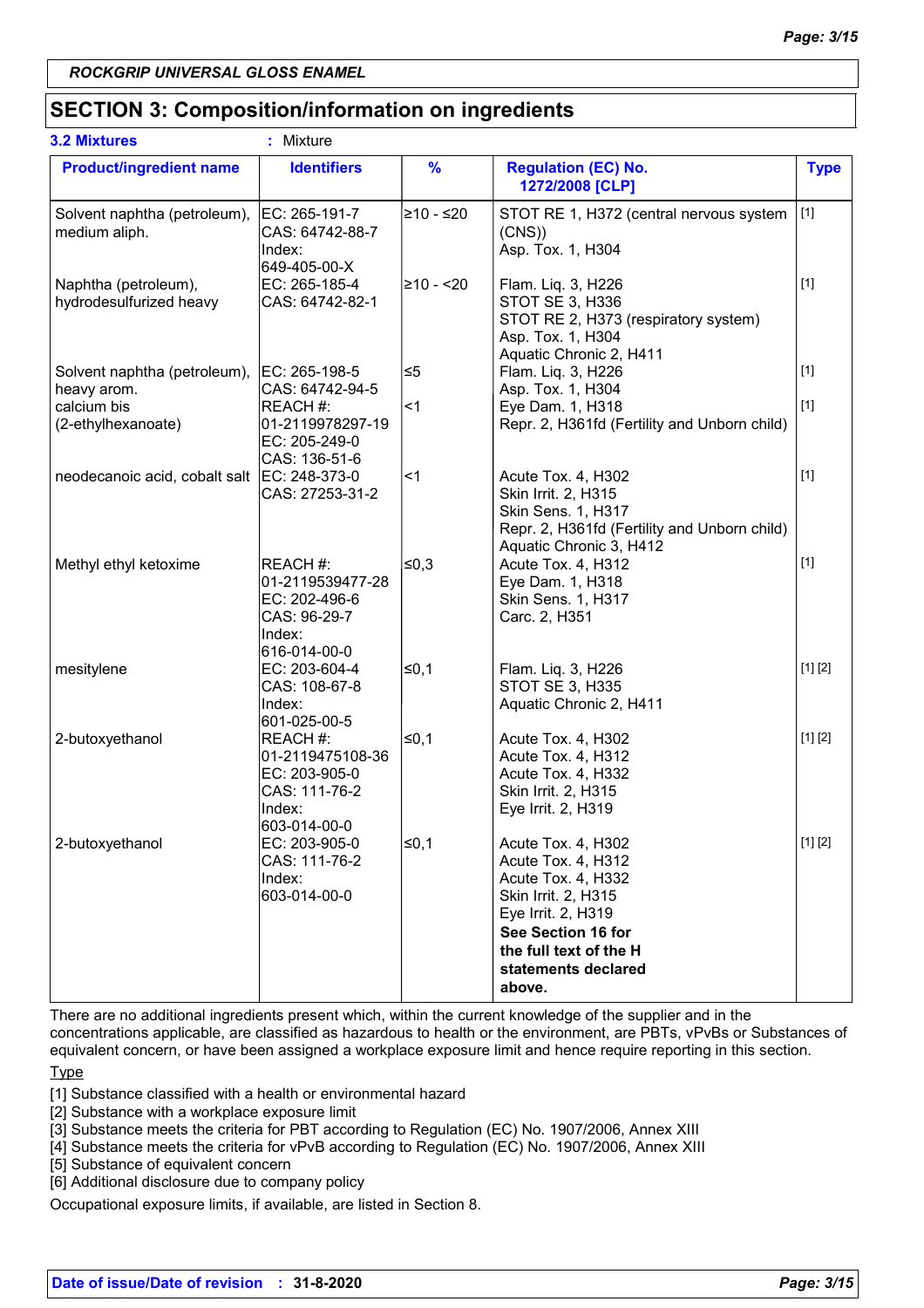### **SECTION 4: First aid measures**

| 4.1 Description of first aid measures |                                                                                                                                                                                                             |
|---------------------------------------|-------------------------------------------------------------------------------------------------------------------------------------------------------------------------------------------------------------|
| <b>General</b>                        | : In all cases of doubt, or when symptoms persist, seek medical attention. Never give<br>anything by mouth to an unconscious person. If unconscious, place in recovery<br>position and seek medical advice. |
| <b>Eye contact</b>                    | : Remove contact lenses, irrigate copiously with clean, fresh water, holding the<br>eyelids apart for at least 10 minutes and seek immediate medical advice.                                                |
| <b>Inhalation</b>                     | : Remove to fresh air. Keep person warm and at rest. If not breathing, if breathing is<br>irregular or if respiratory arrest occurs, provide artificial respiration or oxygen by<br>trained personnel.      |
| <b>Skin contact</b>                   | : Remove contaminated clothing and shoes. Wash skin thoroughly with soap and<br>water or use recognised skin cleanser. Do NOT use solvents or thinners.                                                     |
| <b>Ingestion</b>                      | : If swallowed, seek medical advice immediately and show the container or label.<br>Keep person warm and at rest. Do NOT induce vomiting.                                                                   |
| <b>Protection of first-aiders</b>     | : No action shall be taken involving any personal risk or without suitable training. It<br>may be dangerous to the person providing aid to give mouth-to-mouth resuscitation.                               |

#### **4.2 Most important symptoms and effects, both acute and delayed**

There are no data available on the mixture itself. The mixture has been assessed following the conventional method of the CLP Regulation (EC) No 1272/2008 and is classified for toxicological properties accordingly. See Sections 2 and 3 for details.

Exposure to component solvent vapour concentrations in excess of the stated occupational exposure limit may result in adverse health effects such as mucous membrane and respiratory system irritation and adverse effects on the kidneys, liver and central nervous system. Symptoms and signs include headache, dizziness, fatigue, muscular weakness, drowsiness and, in extreme cases, loss of consciousness.

Solvents may cause some of the above effects by absorption through the skin. Repeated or prolonged contact with the mixture may cause removal of natural fat from the skin, resulting in non-allergic contact dermatitis and absorption through the skin.

If splashed in the eyes, the liquid may cause irritation and reversible damage.

Ingestion may cause nausea, diarrhea and vomiting.

This takes into account, where known, delayed and immediate effects and also chronic effects of components from short-term and long-term exposure by oral, inhalation and dermal routes of exposure and eye contact.

Contains neodecanoic acid, cobalt salt, butanone oxime. May produce an allergic reaction.

#### **4.3 Indication of any immediate medical attention and special treatment needed**

| <b>Notes to physician</b>  | : Treat symptomatically. Contact poison treatment specialist immediately if large<br>quantities have been ingested or inhaled. |
|----------------------------|--------------------------------------------------------------------------------------------------------------------------------|
| <b>Specific treatments</b> | No specific treatment.                                                                                                         |

See toxicological information (Section 11)

# **SECTION 5: Firefighting measures**

| 5.1 Extinguishing media<br><b>Suitable extinguishing</b><br>media | : Recommended: alcohol-resistant foam, $CO2$ , powders, water spray. |
|-------------------------------------------------------------------|----------------------------------------------------------------------|
| Unsuitable extinguishing<br>media                                 | : Do not use water jet.                                              |

| 5.2 Special hazards arising from the substance or mixture |  |                                                                                                                              |
|-----------------------------------------------------------|--|------------------------------------------------------------------------------------------------------------------------------|
| <b>Hazards from the</b><br>substance or mixture           |  | : Fire will produce dense black smoke. Exposure to decomposition products may<br>cause a health hazard.                      |
| <b>Hazardous combustion</b><br>products                   |  | : Decomposition products may include the following materials: carbon monoxide,<br>carbon dioxide, smoke, oxides of nitrogen. |

**5.3 Advice for firefighters**

**Date of issue/Date of revision : 31-8-2020** *Page: 4/15*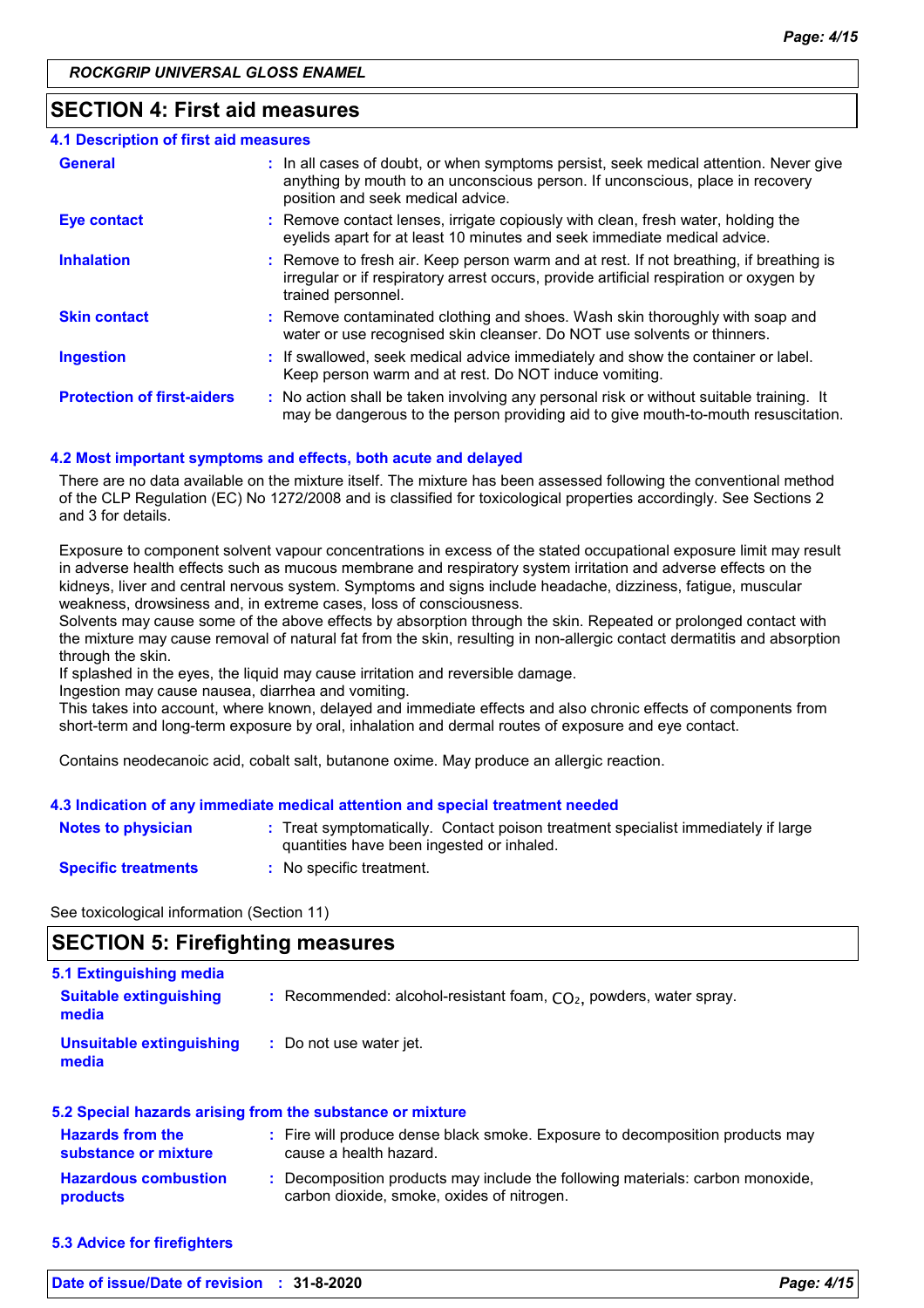# **SECTION 5: Firefighting measures**

| <b>Special protective actions</b>                        | : Cool closed containers exposed to fire with water. Do not release runoff from fire to |
|----------------------------------------------------------|-----------------------------------------------------------------------------------------|
| for fire-fighters                                        | drains or watercourses.                                                                 |
| <b>Special protective</b><br>equipment for fire-fighters | : Appropriate breathing apparatus may be required.                                      |

# **SECTION 6: Accidental release measures**

| 6.1 Personal precautions, protective equipment and emergency procedures |                                                                                                                                                   |                                                                                                                                                                                                                                                                                    |  |  |  |
|-------------------------------------------------------------------------|---------------------------------------------------------------------------------------------------------------------------------------------------|------------------------------------------------------------------------------------------------------------------------------------------------------------------------------------------------------------------------------------------------------------------------------------|--|--|--|
| For non-emergency<br>personnel                                          | : Exclude sources of ignition and ventilate the area. Avoid breathing vapour or mist.<br>Refer to protective measures listed in sections 7 and 8. |                                                                                                                                                                                                                                                                                    |  |  |  |
|                                                                         |                                                                                                                                                   | For emergency responders : If specialised clothing is required to deal with the spillage, take note of any<br>information in Section 8 on suitable and unsuitable materials. See also the<br>information in "For non-emergency personnel".                                         |  |  |  |
| <b>6.2 Environmental</b><br>precautions                                 |                                                                                                                                                   | : Do not allow to enter drains or watercourses. If the product contaminates lakes,<br>rivers, or sewers, inform the appropriate authorities in accordance with local<br>regulations.                                                                                               |  |  |  |
| 6.3 Methods and material<br>for containment and<br>cleaning up          |                                                                                                                                                   | : Contain and collect spillage with non-combustible, absorbent material e.g. sand,<br>earth, vermiculite or diatomaceous earth and place in container for disposal<br>according to local regulations (see Section 13). Preferably clean with a detergent.<br>Avoid using solvents. |  |  |  |
| 6.4 Reference to other<br><b>sections</b>                               |                                                                                                                                                   | : See Section 1 for emergency contact information.<br>See Section 8 for information on appropriate personal protective equipment.<br>See Section 13 for additional waste treatment information.                                                                                    |  |  |  |

# **SECTION 7: Handling and storage**

The information in this section contains generic advice and guidance. The list of Identified Uses in Section 1 should be consulted for any available use-specific information provided in the Exposure Scenario(s).

| <b>7.1 Precautions for safe</b><br>handling | : Prevent the creation of flammable or explosive concentrations of vapours in air and<br>avoid vapour concentrations higher than the occupational exposure limits.<br>In addition, the product should only be used in areas from which all naked lights and<br>other sources of ignition have been excluded. Electrical equipment should be<br>protected to the appropriate standard.<br>Mixture may charge electrostatically: always use earthing leads when transferring<br>from one container to another.<br>Operators should wear antistatic footwear and clothing and floors should be of the<br>conducting type.<br>Keep away from heat, sparks and flame. No sparking tools should be used.<br>Avoid contact with skin and eyes. Avoid the inhalation of dust, particulates, spray or<br>mist arising from the application of this mixture. Avoid inhalation of dust from<br>sanding.<br>Eating, drinking and smoking should be prohibited in areas where this material is<br>handled, stored and processed.<br>Put on appropriate personal protective equipment (see Section 8).<br>Never use pressure to empty. Container is not a pressure vessel.<br>Always keep in containers made from the same material as the original one.<br>Comply with the health and safety at work laws.<br>Do not allow to enter drains or watercourses.<br>Information on fire and explosion protection<br>Vapours are heavier than air and may spread along floors. Vapours may form<br>explosive mixtures with air. |
|---------------------------------------------|--------------------------------------------------------------------------------------------------------------------------------------------------------------------------------------------------------------------------------------------------------------------------------------------------------------------------------------------------------------------------------------------------------------------------------------------------------------------------------------------------------------------------------------------------------------------------------------------------------------------------------------------------------------------------------------------------------------------------------------------------------------------------------------------------------------------------------------------------------------------------------------------------------------------------------------------------------------------------------------------------------------------------------------------------------------------------------------------------------------------------------------------------------------------------------------------------------------------------------------------------------------------------------------------------------------------------------------------------------------------------------------------------------------------------------------------------------------------------------------------------------------|
|---------------------------------------------|--------------------------------------------------------------------------------------------------------------------------------------------------------------------------------------------------------------------------------------------------------------------------------------------------------------------------------------------------------------------------------------------------------------------------------------------------------------------------------------------------------------------------------------------------------------------------------------------------------------------------------------------------------------------------------------------------------------------------------------------------------------------------------------------------------------------------------------------------------------------------------------------------------------------------------------------------------------------------------------------------------------------------------------------------------------------------------------------------------------------------------------------------------------------------------------------------------------------------------------------------------------------------------------------------------------------------------------------------------------------------------------------------------------------------------------------------------------------------------------------------------------|

#### **7.2 Conditions for safe storage, including any incompatibilities**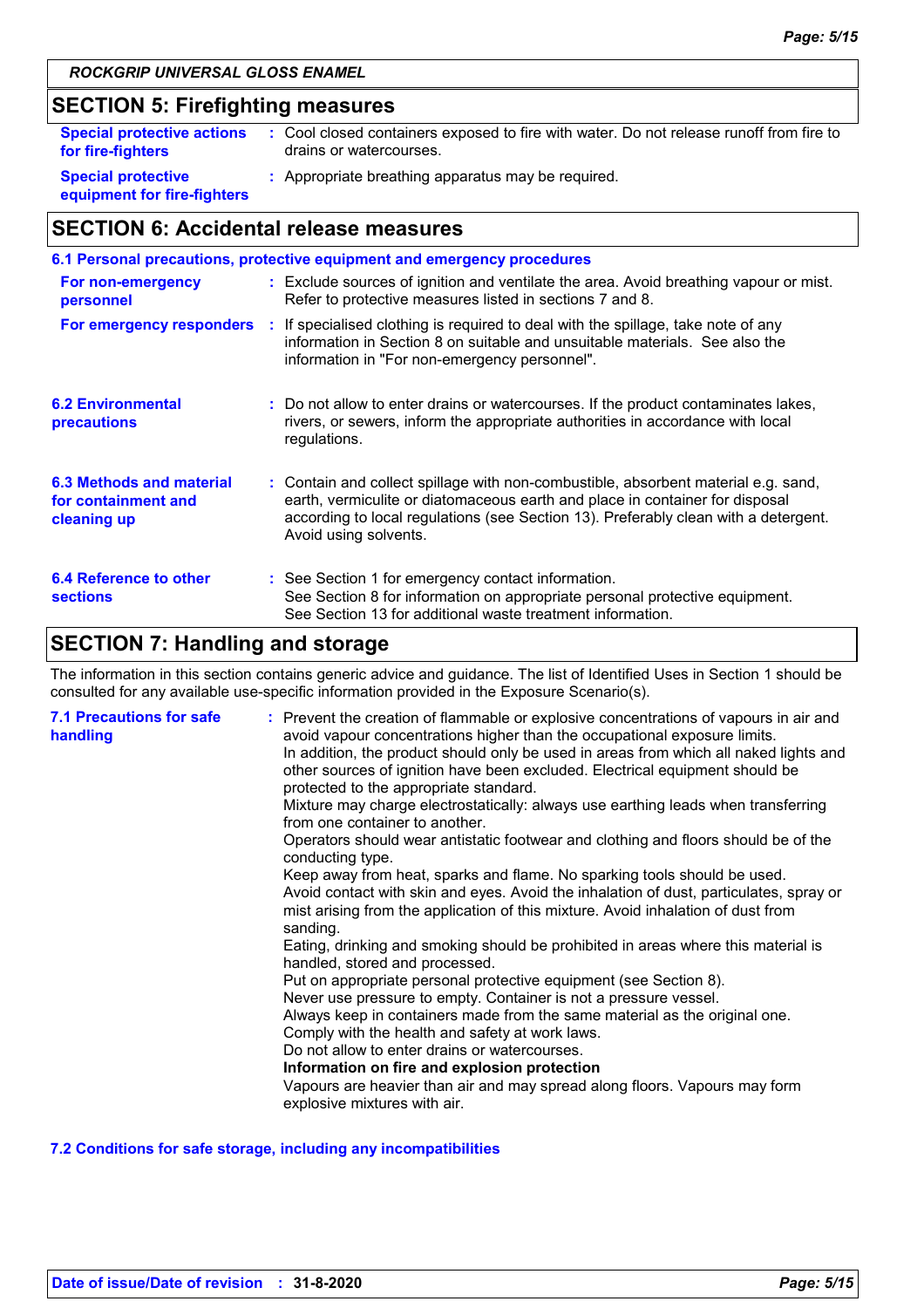# **SECTION 7: Handling and storage**

Store in accordance with local regulations.

#### **Notes on joint storage**

Keep away from: oxidising agents, strong alkalis, strong acids.

#### **Additional information on storage conditions**

Observe label precautions. Store in a dry, cool and well-ventilated area. Keep away from heat and direct sunlight. Keep away from sources of ignition. No smoking. Prevent unauthorised access. Containers that have been opened must be carefully resealed and kept upright to prevent leakage.

#### **7.3 Specific end use(s)**

**Recommendations : Industrial sector specific : solutions** : Not available. : Not available.

# **SECTION 8: Exposure controls/personal protection**

The information in this section contains generic advice and guidance. Information is provided based on typical anticipated uses of the product. Additional measures might be required for bulk handling or other uses that could significantly increase worker exposure or environmental releases.

#### **8.1 Control parameters**

#### **Occupational exposure limits**

| <b>Product/ingredient name</b>                           | <b>Exposure limit values</b>                                                                                                                                                                                                                                                                                                                                                                                                                                                                                                                                                                                                                                                                                                                                                                                                                                                                                                                                                                                        |  |  |  |
|----------------------------------------------------------|---------------------------------------------------------------------------------------------------------------------------------------------------------------------------------------------------------------------------------------------------------------------------------------------------------------------------------------------------------------------------------------------------------------------------------------------------------------------------------------------------------------------------------------------------------------------------------------------------------------------------------------------------------------------------------------------------------------------------------------------------------------------------------------------------------------------------------------------------------------------------------------------------------------------------------------------------------------------------------------------------------------------|--|--|--|
| mesitylene                                               | EU OEL (Europe, 2/2017). Notes: list of indicative occupational<br>exposure limit values<br>TWA: 20 ppm 8 hours.<br>TWA: 100 mg/m <sup>3</sup> 8 hours.                                                                                                                                                                                                                                                                                                                                                                                                                                                                                                                                                                                                                                                                                                                                                                                                                                                             |  |  |  |
| 2-butoxyethanol                                          | EU OEL (Europe, 2/2017). Absorbed through skin. Notes: list<br>of indicative occupational exposure limit values<br>TWA: 20 ppm 8 hours.<br>TWA: 98 mg/m <sup>3</sup> 8 hours.<br>STEL: 50 ppm 15 minutes.<br>STEL: 246 mg/m <sup>3</sup> 15 minutes.                                                                                                                                                                                                                                                                                                                                                                                                                                                                                                                                                                                                                                                                                                                                                                |  |  |  |
| 2-butoxyethanol                                          | EU OEL (Europe, 2/2017). Absorbed through skin. Notes: list<br>of indicative occupational exposure limit values<br>TWA: 20 ppm 8 hours.<br>TWA: 98 mg/m <sup>3</sup> 8 hours.<br>STEL: 50 ppm 15 minutes.<br>STEL: 246 mg/m <sup>3</sup> 15 minutes.                                                                                                                                                                                                                                                                                                                                                                                                                                                                                                                                                                                                                                                                                                                                                                |  |  |  |
| <b>Recommended monitoring</b><br>procedures<br>required. | If this product contains ingredients with exposure limits, personal, workplace<br>atmosphere or biological monitoring may be required to determine the effectiveness<br>of the ventilation or other control measures and/or the necessity to use respiratory<br>protective equipment. Reference should be made to monitoring standards, such as<br>the following: European Standard EN 689 (Workplace atmospheres - Guidance for<br>the assessment of exposure by inhalation to chemical agents for comparison with<br>limit values and measurement strategy) European Standard EN 14042 (Workplace<br>atmospheres - Guide for the application and use of procedures for the assessment<br>of exposure to chemical and biological agents) European Standard EN 482<br>(Workplace atmospheres - General requirements for the performance of procedures<br>for the measurement of chemical agents) Reference to national guidance<br>documents for methods for the determination of hazardous substances will also be |  |  |  |

#### **DNELs/DMELs**

No DNELs/DMELs available.

#### **PNECs**

No PNECs available

#### **8.2 Exposure controls**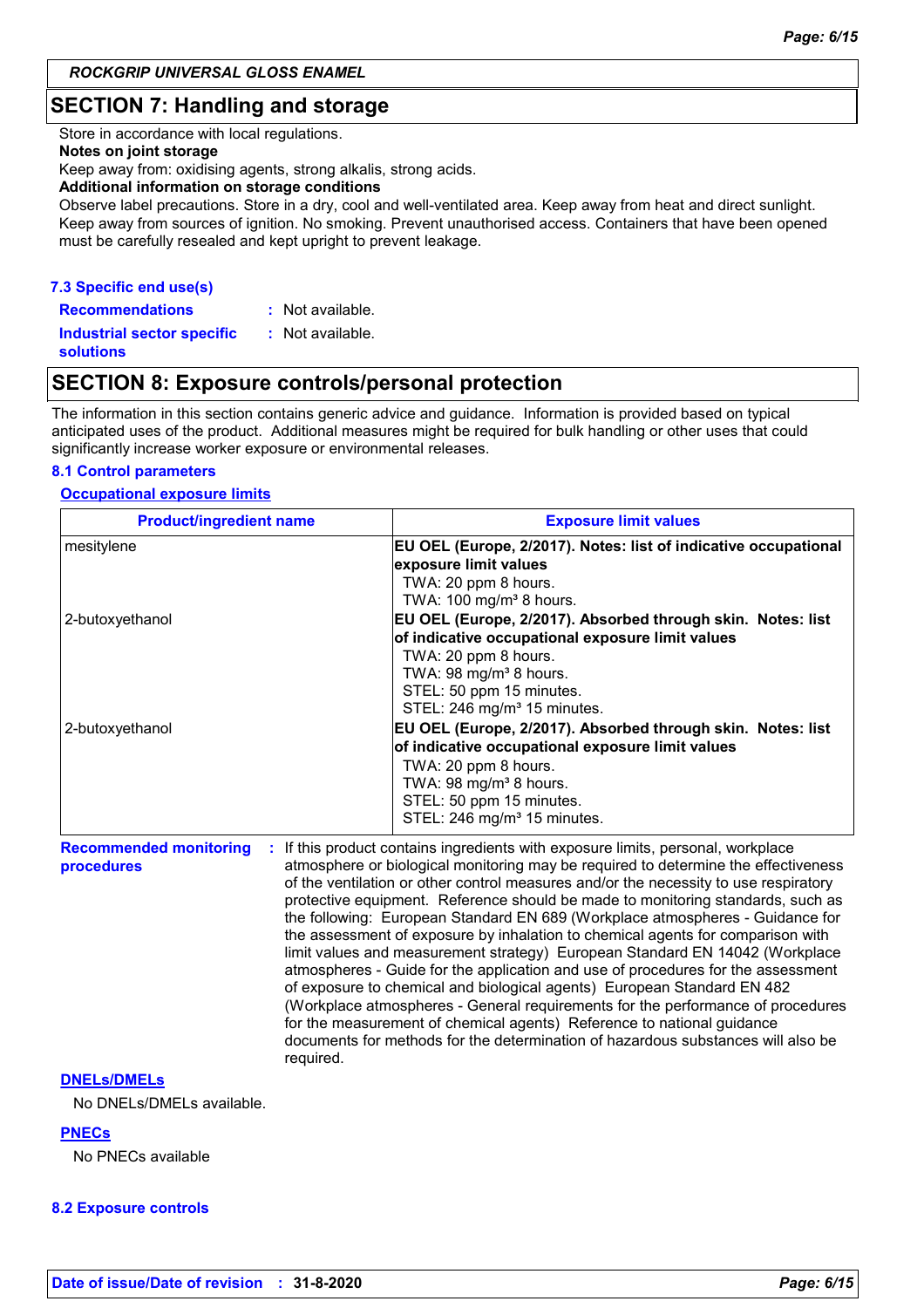| <b>Appropriate engineering</b>        | : Provide adequate ventilation. Where reasonably practicable, this should be                                                                                                                                                                                                                                                                                                                                                                                                                                                                                                                                                                                                            |
|---------------------------------------|-----------------------------------------------------------------------------------------------------------------------------------------------------------------------------------------------------------------------------------------------------------------------------------------------------------------------------------------------------------------------------------------------------------------------------------------------------------------------------------------------------------------------------------------------------------------------------------------------------------------------------------------------------------------------------------------|
| <b>controls</b>                       | achieved by the use of local exhaust ventilation and good general extraction. If<br>these are not sufficient to maintain concentrations of particulates and solvent<br>vapours below the OEL, suitable respiratory protection must be worn.                                                                                                                                                                                                                                                                                                                                                                                                                                             |
| <b>Individual protection measures</b> |                                                                                                                                                                                                                                                                                                                                                                                                                                                                                                                                                                                                                                                                                         |
| <b>Hygiene measures</b>               | : Wash hands, forearms and face thoroughly after handling chemical products, before<br>eating, smoking and using the lavatory and at the end of the working period.<br>Appropriate techniques should be used to remove potentially contaminated clothing.<br>Wash contaminated clothing before reusing. Ensure that eyewash stations and<br>safety showers are close to the workstation location.                                                                                                                                                                                                                                                                                       |
| <b>Eye/face protection</b>            | : Use safety eyewear designed to protect against splash of liquids.                                                                                                                                                                                                                                                                                                                                                                                                                                                                                                                                                                                                                     |
| <b>Skin protection</b>                |                                                                                                                                                                                                                                                                                                                                                                                                                                                                                                                                                                                                                                                                                         |
| <b>Hand protection</b>                |                                                                                                                                                                                                                                                                                                                                                                                                                                                                                                                                                                                                                                                                                         |
| <b>Gloves</b>                         | : When prolonged or frequently repeated contact may occur, a glove with a protection<br>class of 6 (breakthrough time >480 minutes according to EN374) is recommended.<br>Recommended gloves: Viton ® or Nitrile, thickness ≥ 0.38 mm.<br>When only brief contact is expected, a glove with protection class of 2 or higher<br>(breakthrough time > 30 minutes according to EN374) is recommended.                                                                                                                                                                                                                                                                                      |
|                                       | Recommended gloves: Nitrile, thickness $\geq 0.12$ mm.<br>Gloves should be replaced regularly and if there is any sign of damage to the glove<br>material.                                                                                                                                                                                                                                                                                                                                                                                                                                                                                                                              |
|                                       | The performance or effectiveness of the glove may be reduced by physical/chemical<br>damage and poor maintenance.                                                                                                                                                                                                                                                                                                                                                                                                                                                                                                                                                                       |
| <b>Body protection</b>                | : Personnel should wear antistatic clothing made of natural fibres or of high-<br>temperature-resistant synthetic fibres.                                                                                                                                                                                                                                                                                                                                                                                                                                                                                                                                                               |
| <b>Other skin protection</b>          | : Appropriate footwear and any additional skin protection measures should be<br>selected based on the task being performed and the risks involved and should be<br>approved by a specialist before handling this product.                                                                                                                                                                                                                                                                                                                                                                                                                                                               |
| <b>Respiratory protection</b>         | : If workers are exposed to concentrations above the exposure limit, they must use<br>appropriate, certified respirators.                                                                                                                                                                                                                                                                                                                                                                                                                                                                                                                                                               |
|                                       | OLD LEAD-BASED PAINTS:                                                                                                                                                                                                                                                                                                                                                                                                                                                                                                                                                                                                                                                                  |
|                                       | When surfaces are to be prepared for painting, account should be taken of the age<br>of the property and the possibility that lead-pigmented paint might be present. There<br>is a possibility that ingestion or inhalation of scrapings or dust arising from the<br>preparation work could cause health effects. As a working rule you should assume<br>that this will be the case if the age of the property is pre 1960.                                                                                                                                                                                                                                                             |
|                                       | Where possible wet sanding or chemical stripping methods should be used with<br>surfaces of this type to avoid the creation of dust. When dry sanding cannot be<br>avoided, and effective local exhaust ventilation is not available, it is recommended<br>that a dust respirator is worn, that is approved for use with lead dusts, and its type<br>selected on the basis of the COSHH assessment, taking into account the<br>Workplace Exposure Limit for lead in air. Furthermore, steps should be taken to<br>ensure containment of the dusts created, and that all practicable measures are<br>taken to clean up thoroughly all deposits of dusts in and around the affected area. |
|                                       | Respiratory protection in case of dust or spray mist formation. (particle filter EN143<br>type P2) Respiratory protection in case of vapour formation. (half mask with<br>combination filter A2-P2 til concentrations of 0,5 Vol%.)                                                                                                                                                                                                                                                                                                                                                                                                                                                     |
|                                       | The current Control of Lead at Work Regulations approved code of practice should<br>be consulted for advice on protective clothing and personal hygiene precautions.<br>Care should also be taken to exclude visitors, members of the household and<br>especially children from the affected area, during the actual work and the<br>subsequent clean up operations. All scrapings, dust, etc. should be disposed of by<br>the professional painting contractor as Hazardous Waste.                                                                                                                                                                                                     |
|                                       | Extra precautions will also need to be taken when burning off old lead-based paints<br>because fumes containing lead will be produced. It is recommended that a                                                                                                                                                                                                                                                                                                                                                                                                                                                                                                                         |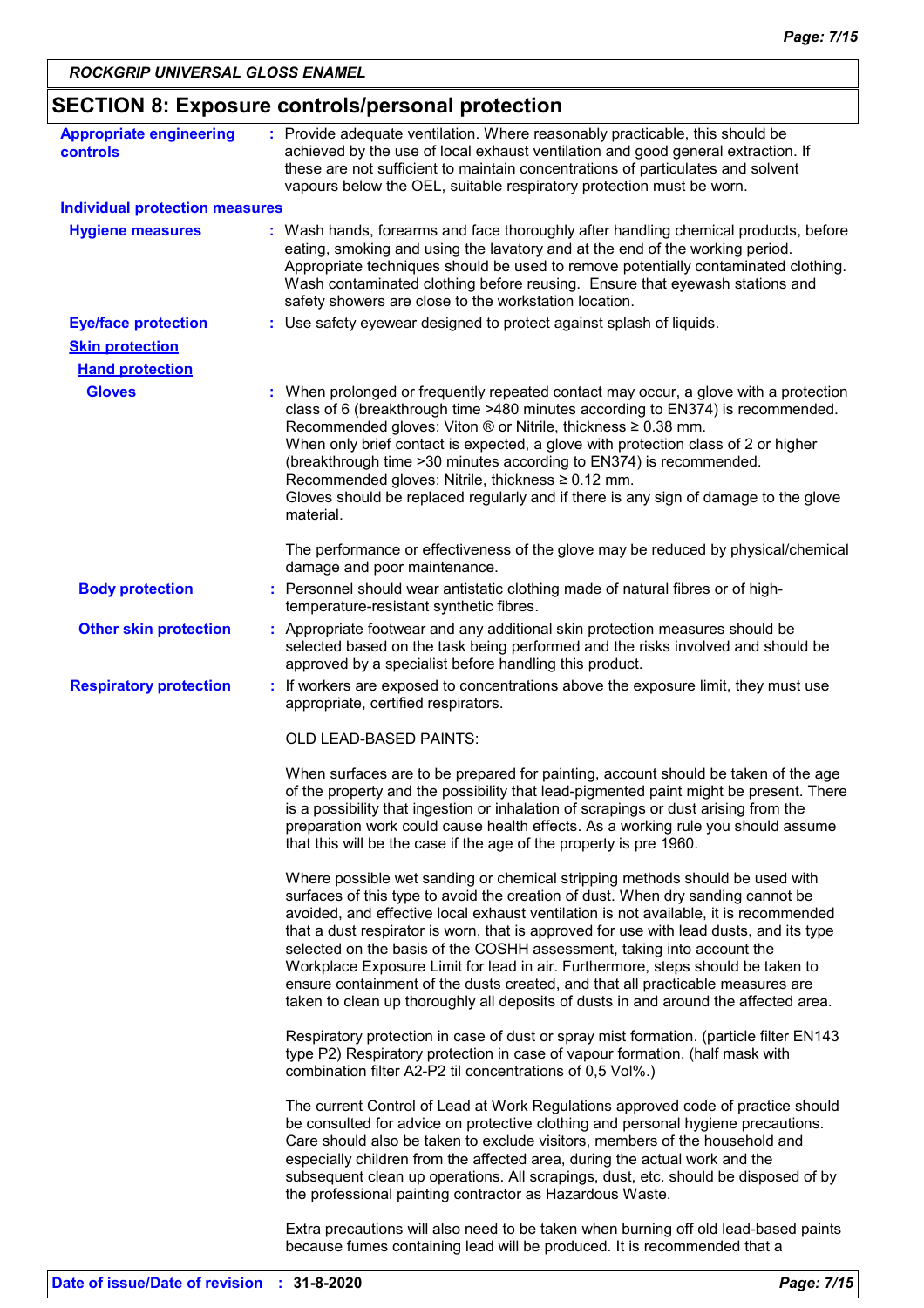#### *ROCKGRIP UNIVERSAL GLOSS ENAMEL*

### **SECTION 8: Exposure controls/personal protection**

| respirator, approved for use with particulate fumes of lead is selected on the basis  |
|---------------------------------------------------------------------------------------|
| of the COSHH assessment, taking into account the Workplace Exposure Limit for         |
| lead in air. Similar precautions to those given above about sanding should be taken   |
| with reference to protective clothing, disposal of scrapings and dusts, and exclusion |
| of other personnel and especially children from the building during actual work and   |
| the subsequent clean up operations.                                                   |
|                                                                                       |
| Avoid the inhalation of dust. Wear suitable face mask if dry sanding. Special         |

precautions should be taken during surface preparation of pre-1960s paint surfaces over wood and metal as they may contain harmful lead.

| <b>Environmental exposure</b> | : Do not allow to enter drains or watercourses. |
|-------------------------------|-------------------------------------------------|
| controls                      |                                                 |

# **SECTION 9: Physical and chemical properties**

| 9.1. Information on basic physical and chemical properties |  |                                                        |  |  |  |
|------------------------------------------------------------|--|--------------------------------------------------------|--|--|--|
| <b>Appearance</b>                                          |  |                                                        |  |  |  |
| <b>Physical state</b>                                      |  | $:$ Liquid.                                            |  |  |  |
| <b>Colour</b>                                              |  | : Various: See label.                                  |  |  |  |
| <b>Odour</b>                                               |  | $:$ Not available.                                     |  |  |  |
| <b>Odour threshold</b>                                     |  | $\cdot$ Not available.                                 |  |  |  |
| pH                                                         |  | : Not available.                                       |  |  |  |
| <b>Melting point/freezing point</b>                        |  | : Not available.                                       |  |  |  |
| Initial boiling point and boiling<br>range                 |  | $: 100^{\circ}$ C                                      |  |  |  |
| <b>Flash point</b>                                         |  | : Closed cup: $37^{\circ}$ C                           |  |  |  |
| <b>Evaporation rate</b>                                    |  | Not available.                                         |  |  |  |
| <b>Upper/lower flammability or</b><br>explosive limits     |  | : Not available.                                       |  |  |  |
| <b>Vapour pressure</b>                                     |  | $:$ Not available.                                     |  |  |  |
| <b>Vapour density</b>                                      |  | : Not available.                                       |  |  |  |
| <b>Relative density</b>                                    |  | : 1,026                                                |  |  |  |
| <b>Solubility(ies)</b>                                     |  | : Insoluble in the following materials: cold water.    |  |  |  |
| <b>Partition coefficient: n-octanol/</b><br>water          |  | : Not available.                                       |  |  |  |
| <b>Auto-ignition temperature</b>                           |  | : Not available.                                       |  |  |  |
| <b>Decomposition temperature</b>                           |  | Not available.                                         |  |  |  |
| <b>Viscosity</b>                                           |  | Kinematic (room temperature): 15,59 cm <sup>2</sup> /s |  |  |  |
| <b>Explosive properties</b>                                |  | Not available.                                         |  |  |  |
| <b>Oxidising properties</b>                                |  | $:$ Not available.                                     |  |  |  |
| 9.2. Other information                                     |  |                                                        |  |  |  |
| <b>Solubility in water</b>                                 |  | : Not available.                                       |  |  |  |

# **SECTION 10: Stability and reactivity**

| <b>10.1 Reactivity</b>                            | : No specific test data related to reactivity available for this product or its ingredients. |
|---------------------------------------------------|----------------------------------------------------------------------------------------------|
| <b>10.2 Chemical stability</b>                    | : Stable under recommended storage and handling conditions (see Section 7).                  |
| <b>10.3 Possibility of</b><br>hazardous reactions | : Under normal conditions of storage and use, hazardous reactions will not occur.            |
| <b>10.4 Conditions to avoid</b>                   | : When exposed to high temperatures may produce hazardous decomposition<br>products.         |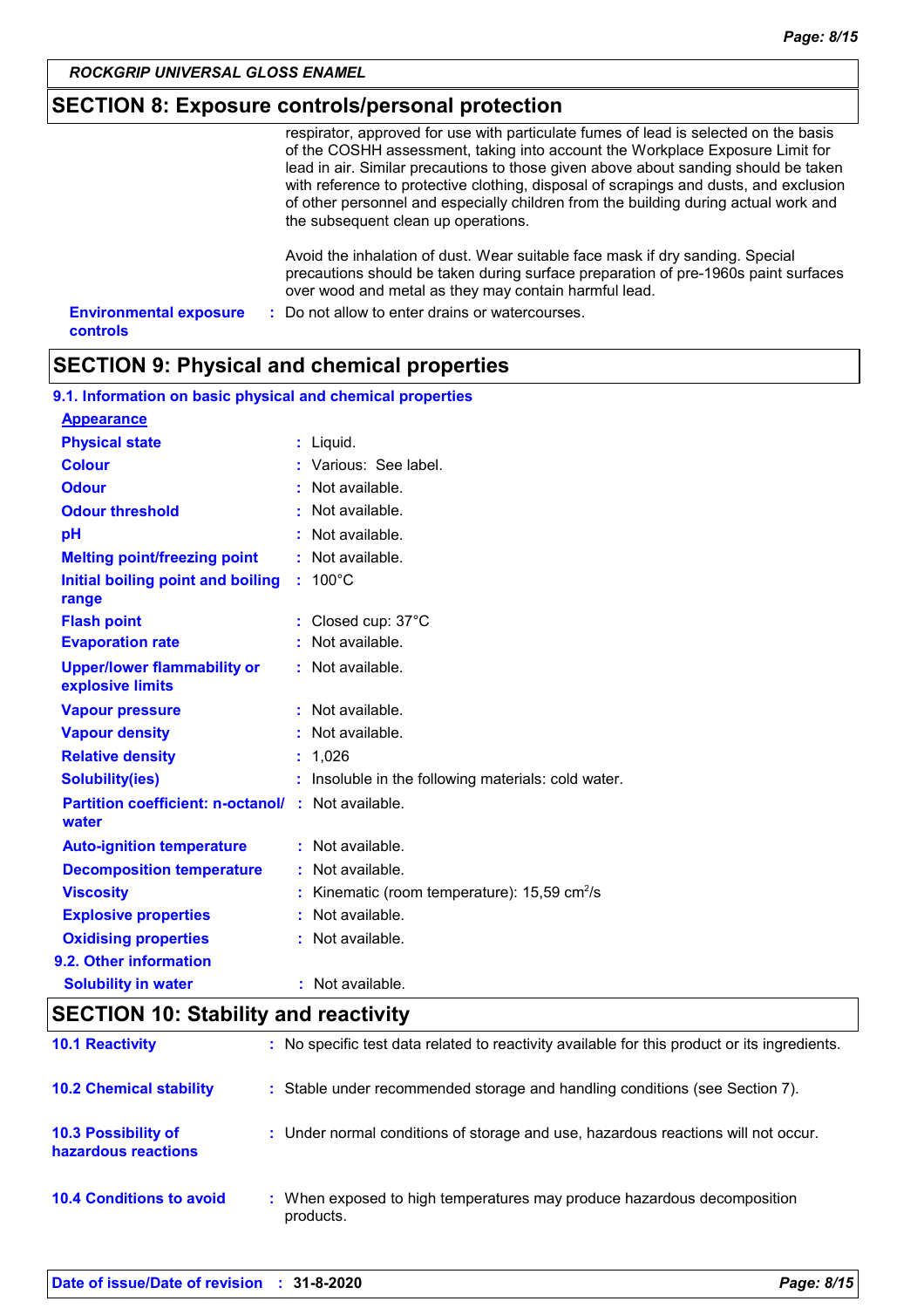### **SECTION 10: Stability and reactivity**

| 10.5 Incompatible materials                     | : Keep away from the following materials to prevent strong exothermic reactions:<br>oxidising agents, strong alkalis, strong acids. |
|-------------------------------------------------|-------------------------------------------------------------------------------------------------------------------------------------|
| <b>10.6 Hazardous</b><br>decomposition products | : Decomposition products may include the following materials: carbon monoxide,<br>carbon dioxide, smoke, oxides of nitrogen.        |

# **SECTION 11: Toxicological information**

#### **11.1 Information on toxicological effects**

There are no data available on the mixture itself. The mixture has been assessed following the conventional method of the CLP Regulation (EC) No 1272/2008 and is classified for toxicological properties accordingly. See Sections 2 and 3 for details.

Exposure to component solvent vapour concentrations in excess of the stated occupational exposure limit may result in adverse health effects such as mucous membrane and respiratory system irritation and adverse effects on the kidneys, liver and central nervous system. Symptoms and signs include headache, dizziness, fatigue, muscular weakness, drowsiness and, in extreme cases, loss of consciousness.

Solvents may cause some of the above effects by absorption through the skin. Repeated or prolonged contact with the mixture may cause removal of natural fat from the skin, resulting in non-allergic contact dermatitis and absorption through the skin.

If splashed in the eyes, the liquid may cause irritation and reversible damage.

Ingestion may cause nausea, diarrhea and vomiting.

This takes into account, where known, delayed and immediate effects and also chronic effects of components from short-term and long-term exposure by oral, inhalation and dermal routes of exposure and eye contact.

Contains neodecanoic acid, cobalt salt, butanone oxime. May produce an allergic reaction.

#### **Acute toxicity**

| <b>Product/ingredient name</b> | <b>Result</b>                 | <b>Species</b> | <b>Dose</b> | <b>Exposure</b> |
|--------------------------------|-------------------------------|----------------|-------------|-----------------|
| Solvent naphtha                | <b>LC50 Inhalation Vapour</b> | Rat            | >5500 ppm   | 4 hours         |
| (petroleum), medium aliph.     |                               |                |             |                 |
|                                | LD50 Dermal                   | Rabbit         | >3000 mg/kg |                 |
|                                | LD50 Oral                     | Rat            | >5000 mg/kg |                 |
| Solvent naphtha                | LDLo Oral                     | Rat            | 5 mL/kg     |                 |
| (petroleum), heavy arom.       |                               |                |             |                 |
| 2-butoxyethanol                | LC50 Inhalation Gas.          | Mouse          | 700 ppm     | 7 hours         |
|                                | LD50 Dermal                   | Guinea pig     | 230 uL/kg   |                 |
|                                | LD50 Dermal                   | Rabbit         | 220 mg/kg   |                 |
|                                | LD50 Intraperitoneal          | Mouse          | 536 mg/kg   |                 |
|                                | LD50 Intraperitoneal          | Rabbit         | 220 mg/kg   |                 |
|                                | LD50 Intraperitoneal          | Rat            | 220 mg/kg   |                 |
|                                | LD50 Intravenous              | Mouse          | 1130 mg/kg  |                 |
|                                | LD50 Intravenous              | Rabbit         | 252 mg/kg   |                 |
|                                | LD50 Intravenous              | Rat            | 307 mg/kg   |                 |
|                                | LD50 Oral                     | Guinea pig     | 1200 mg/kg  |                 |
|                                | LD50 Oral                     | Mouse          | 1230 mg/kg  |                 |
|                                | LD50 Oral                     | Mouse          | 1167 mg/kg  |                 |
|                                | LD50 Oral                     | Rabbit         | 300 mg/kg   |                 |
|                                | LD50 Oral                     | Rabbit         | 320 mg/kg   |                 |
|                                | LD50 Oral                     | Rat            | 917 mg/kg   |                 |
|                                | LD50 Oral                     | Rat            | 250 mg/kg   |                 |
|                                | LD50 Route of exposure        | Mammal -       | 1500 mg/kg  |                 |
|                                | unreported                    | species        |             |                 |
|                                |                               | unspecified    |             |                 |
|                                | LD50 Route of exposure        | Mouse          | 1050 mg/kg  |                 |
|                                | unreported                    |                |             |                 |
|                                | LD50 Route of exposure        | Rat            | 917 mg/kg   |                 |
|                                | unreported                    |                |             |                 |
|                                | <b>LDLo Oral</b>              | Human          | 143 mg/kg   |                 |
|                                | <b>LDLo Oral</b>              | Rat            | 1500 mg/kg  |                 |
|                                | <b>LDLo Subcutaneous</b>      | Mouse          | 500 mg/kg   |                 |
|                                | <b>TDLo Intraperitoneal</b>   | Mammal -       | 100 mg/kg   |                 |
|                                |                               | species        |             |                 |
|                                |                               | unspecified    |             |                 |
|                                |                               |                |             |                 |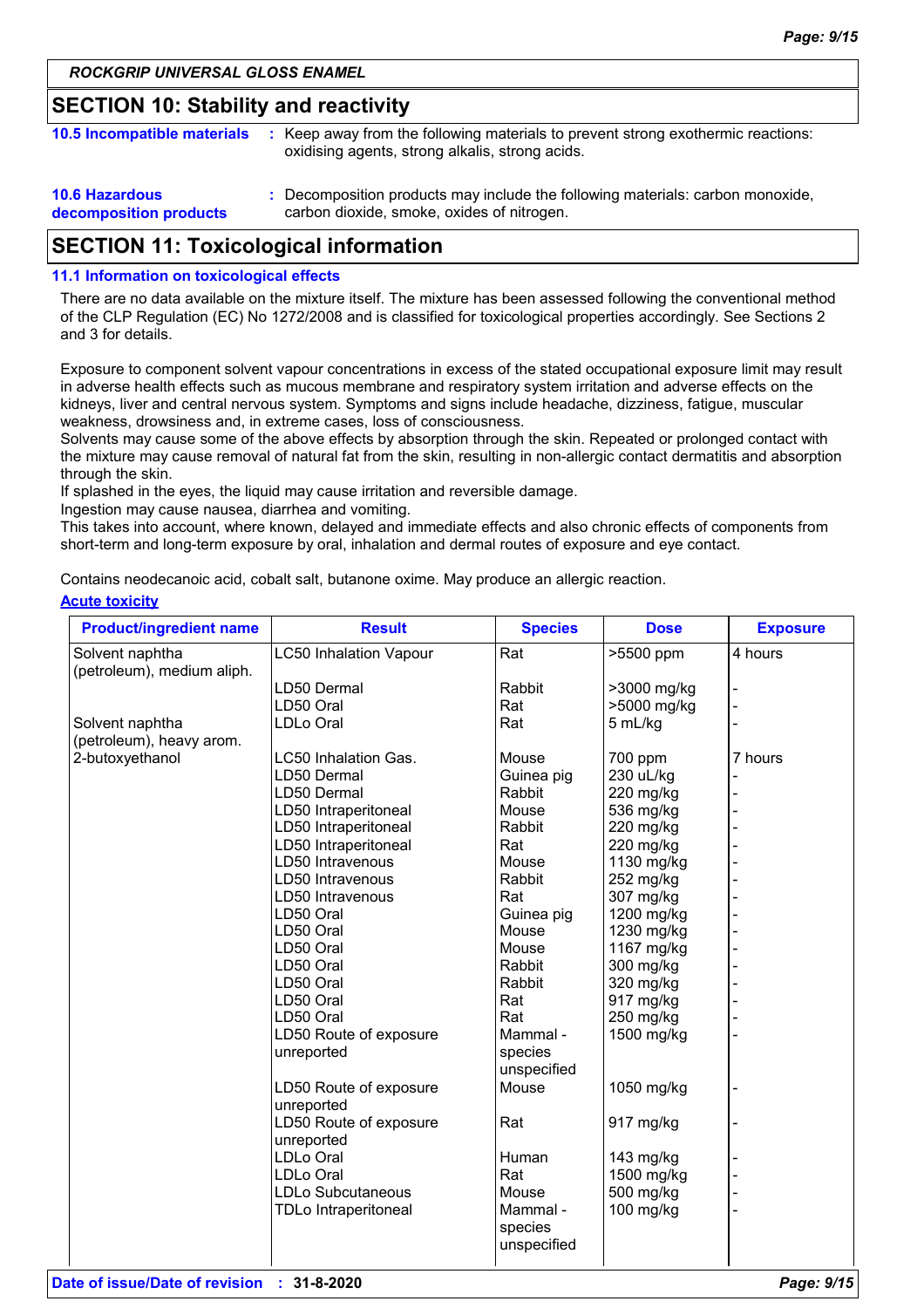# **SECTION 11: Toxicological information**

| <b>TDLo Oral</b>                     | Man - Male | 132 mg/kg  |   |
|--------------------------------------|------------|------------|---|
| <b>TDLo Oral</b>                     | Rat        | 500 mg/kg  |   |
| <b>TDLo Oral</b>                     | Woman -    | 600 mg/kg  | ۰ |
|                                      | Female     |            |   |
| TDLo Oral                            | Woman -    | 7813 uL/kg | ٠ |
|                                      | Female     |            |   |
| TDLo Route of exposure<br>unreported | Rat        | 250 mg/kg  | ٠ |
|                                      |            |            |   |

**Conclusion/Summary :** Not available.

### **Acute toxicity estimates**

Not available.

### **Irritation/Corrosion**

| <b>Product/ingredient name</b>                          | <b>Result</b>            | <b>Species</b>  | <b>Score</b>             | <b>Exposure</b>             | <b>Observation</b>   |
|---------------------------------------------------------|--------------------------|-----------------|--------------------------|-----------------------------|----------------------|
| Solvent naphtha (petroleum),<br>heavy arom.             | Skin - Mild irritant     | Rabbit          | $\overline{\phantom{0}}$ | 24 hours 500<br>microliters |                      |
| Methyl ethyl ketoxime                                   | Eyes - Severe irritant   | Rabbit          | $\overline{\phantom{0}}$ | 100<br>microliters          |                      |
| mesitylene                                              | Eyes - Mild irritant     | Rabbit          | -                        | 24 hours 500<br>milligrams  |                      |
|                                                         | Skin - Moderate irritant | Rabbit          | -                        | 24 hours 20<br>milligrams   |                      |
| 2-butoxyethanol                                         | Eyes - Moderate irritant | Rabbit          | $\overline{\phantom{0}}$ | 24 hours 100<br>milligrams  |                      |
|                                                         | Eyes - Severe irritant   | Rabbit          | $\overline{\phantom{0}}$ | 100<br>milligrams           |                      |
|                                                         | Skin - Mild irritant     | Rabbit          | $\overline{a}$           | 500<br>milligrams           |                      |
| <b>Conclusion/Summary</b>                               | : Not available.         |                 |                          |                             |                      |
| <b>Sensitisation</b>                                    |                          |                 |                          |                             |                      |
| <b>Conclusion/Summary</b>                               | : Not available.         |                 |                          |                             |                      |
| <b>Mutagenicity</b>                                     |                          |                 |                          |                             |                      |
| <b>Conclusion/Summary</b>                               | : Not available.         |                 |                          |                             |                      |
| <b>Carcinogenicity</b>                                  |                          |                 |                          |                             |                      |
| <b>Conclusion/Summary</b>                               | : Not available.         |                 |                          |                             |                      |
| <b>Reproductive toxicity</b>                            |                          |                 |                          |                             |                      |
| <b>Conclusion/Summary</b>                               | : Not available.         |                 |                          |                             |                      |
| <b>Teratogenicity</b>                                   |                          |                 |                          |                             |                      |
| <b>Conclusion/Summary</b>                               | : Not available.         |                 |                          |                             |                      |
| <b>Specific target organ toxicity (single exposure)</b> |                          |                 |                          |                             |                      |
| <b>Product/ingredient name</b>                          |                          | <b>Category</b> |                          | <b>Route of</b>             | <b>Target organs</b> |

| <b>Product/Indredient name</b>               | <b>Category</b> | <b>ROUTE OT</b><br>exposure | <b>Larget organs</b> |
|----------------------------------------------|-----------------|-----------------------------|----------------------|
| Naphtha (petroleum), hydrodesulfurized heavy | Category 3      | Not applicable.             | l Narcotic effects   |
|                                              |                 |                             |                      |

#### **Specific target organ toxicity (repeated exposure)**

| <b>Product/ingredient name</b>               | <b>Category</b> | <b>Route of</b><br>exposure | <b>Target organs</b>            |
|----------------------------------------------|-----------------|-----------------------------|---------------------------------|
| Solvent naphtha (petroleum), medium aliph.   | Category 1      | Not determined              | central nervous<br>system (CNS) |
| Naphtha (petroleum), hydrodesulfurized heavy | Category 2      | Not determined              | respiratory system              |

**Aspiration hazard**

| <b>Product/ingredient name</b>               | <b>Result</b>                         |
|----------------------------------------------|---------------------------------------|
| Solvent naphtha (petroleum), medium aliph.   | <b>ASPIRATION HAZARD - Category 1</b> |
| Naphtha (petroleum), hydrodesulfurized heavy | <b>ASPIRATION HAZARD - Category 1</b> |
| Solvent naphtha (petroleum), heavy arom.     | <b>ASPIRATION HAZARD - Category 1</b> |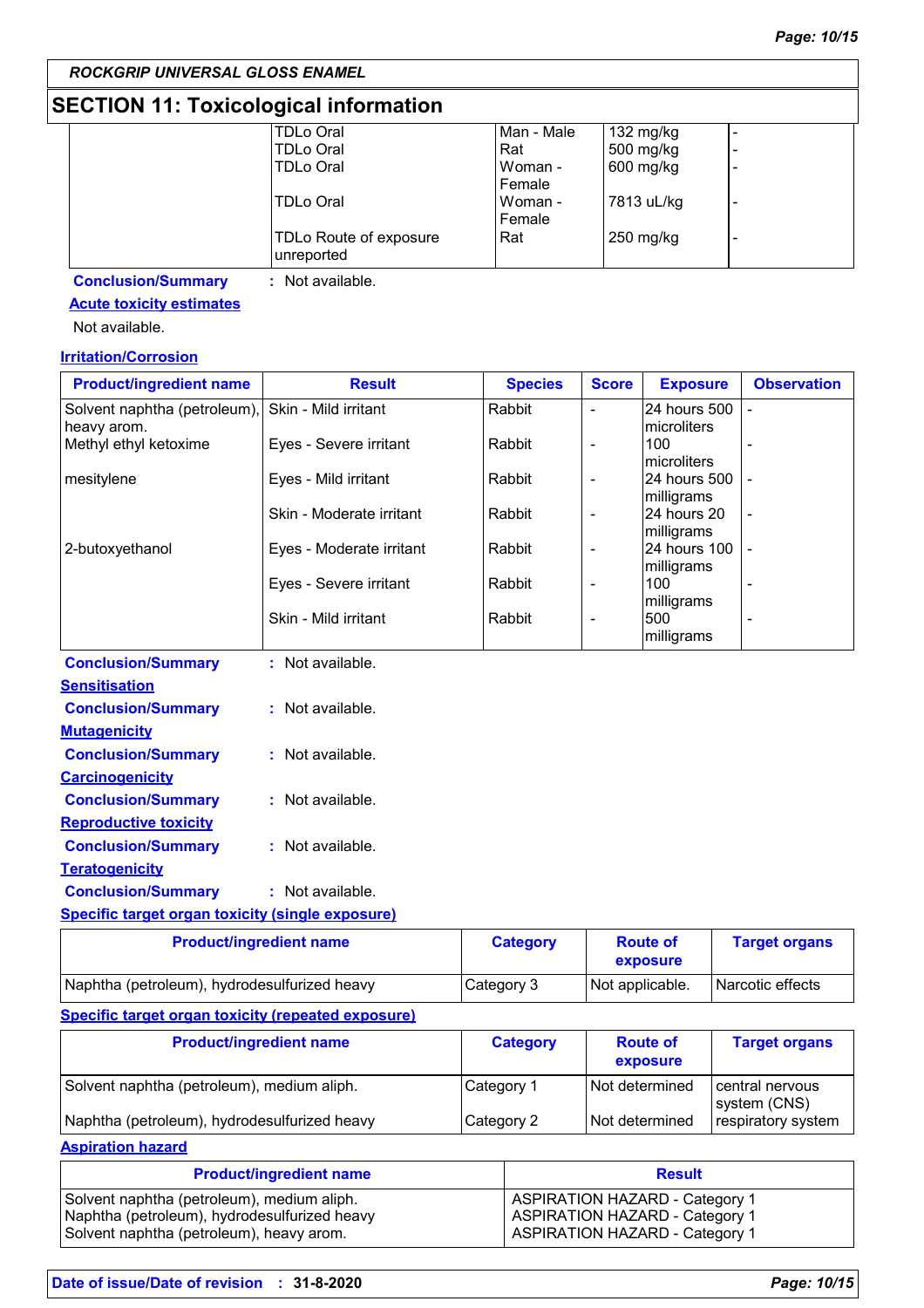*ROCKGRIP UNIVERSAL GLOSS ENAMEL*

# **SECTION 11: Toxicological information**

**Other information :** Not available.

# **SECTION 12: Ecological information**

#### **12.1 Toxicity**

There are no data available on the mixture itself. Do not allow to enter drains or watercourses.

The mixture has been assessed following the summation method of the CLP Regulation (EC) No 1272/2008 and is classified for eco-toxicological properties accordingly. See Sections 2 and 3 for details.

| <b>Product/ingredient name</b> | <b>Result</b>                        | <b>Species</b>                | <b>Exposure</b> |
|--------------------------------|--------------------------------------|-------------------------------|-----------------|
| mesitylene                     | Chronic NOEC 400 µg/l Fresh water    | Daphnia - Daphnia magna       | $ 21$ days      |
| 2-butoxyethanol                | Acute EC50 >1000 mg/l Fresh water    | Daphnia - Daphnia magna       | 148 hours       |
| 2-butoxyethanol                | Acute EC50 >1000 mg/l Fresh water    | Daphnia - Daphnia magna       | 148 hours       |
|                                | Acute LC50 800000 µg/l Marine water  | Crustaceans - Crangon crangon | 48 hours        |
|                                | Acute LC50 1490000 µg/l Fresh water  | Fish - Lepomis macrochirus    | 196 hours       |
|                                | Acute LC50 1250000 µg/l Marine water | Fish - Menidia beryllina      | 96 hours        |

**Conclusion/Summary :** Not available.

#### **12.2 Persistence and degradability**

**Conclusion/Summary :** Not available.

#### **12.3 Bioaccumulative potential**

| <b>Product/ingredient name</b>                         | LogP <sub>ow</sub> | <b>BCF</b> | <b>Potential</b> |
|--------------------------------------------------------|--------------------|------------|------------------|
| Naphtha (petroleum),<br>hydrodesulfurized heavy        |                    | 10 to 2500 | high             |
| Solvent naphtha (petroleum), 2.8 to 6.5<br>heavy arom. |                    | 99 to 5780 | high             |
| calcium bis<br>(2-ethylhexanoate)                      |                    | 2,96       | low              |
| Methyl ethyl ketoxime                                  | 0,63               | 2.5 to 5.8 | low              |
| mesitylene                                             | 3.42               | 161        | low              |
| 2-butoxyethanol                                        | 0.81               |            | low              |
| 2-butoxyethanol                                        | 0,81               |            | low              |

| <b>12.4 Mobility in soil</b>                            |                    |
|---------------------------------------------------------|--------------------|
| <b>Soil/water partition</b><br><b>coefficient (Koc)</b> | : Not available.   |
| <b>Mobility</b>                                         | $:$ Not available. |

| 12.5 Results of PBT and vPvB assessment |                   |  |  |
|-----------------------------------------|-------------------|--|--|
| <b>PBT</b>                              | : Not applicable. |  |  |
| vPvB                                    | : Not applicable. |  |  |

**12.6 Other adverse effects** : No known significant effects or critical hazards.

# **SECTION 13: Disposal considerations**

The information in this section contains generic advice and guidance. The list of Identified Uses in Section 1 should be consulted for any available use-specific information provided in the Exposure Scenario(s).

#### **13.1 Waste treatment methods**

**Product**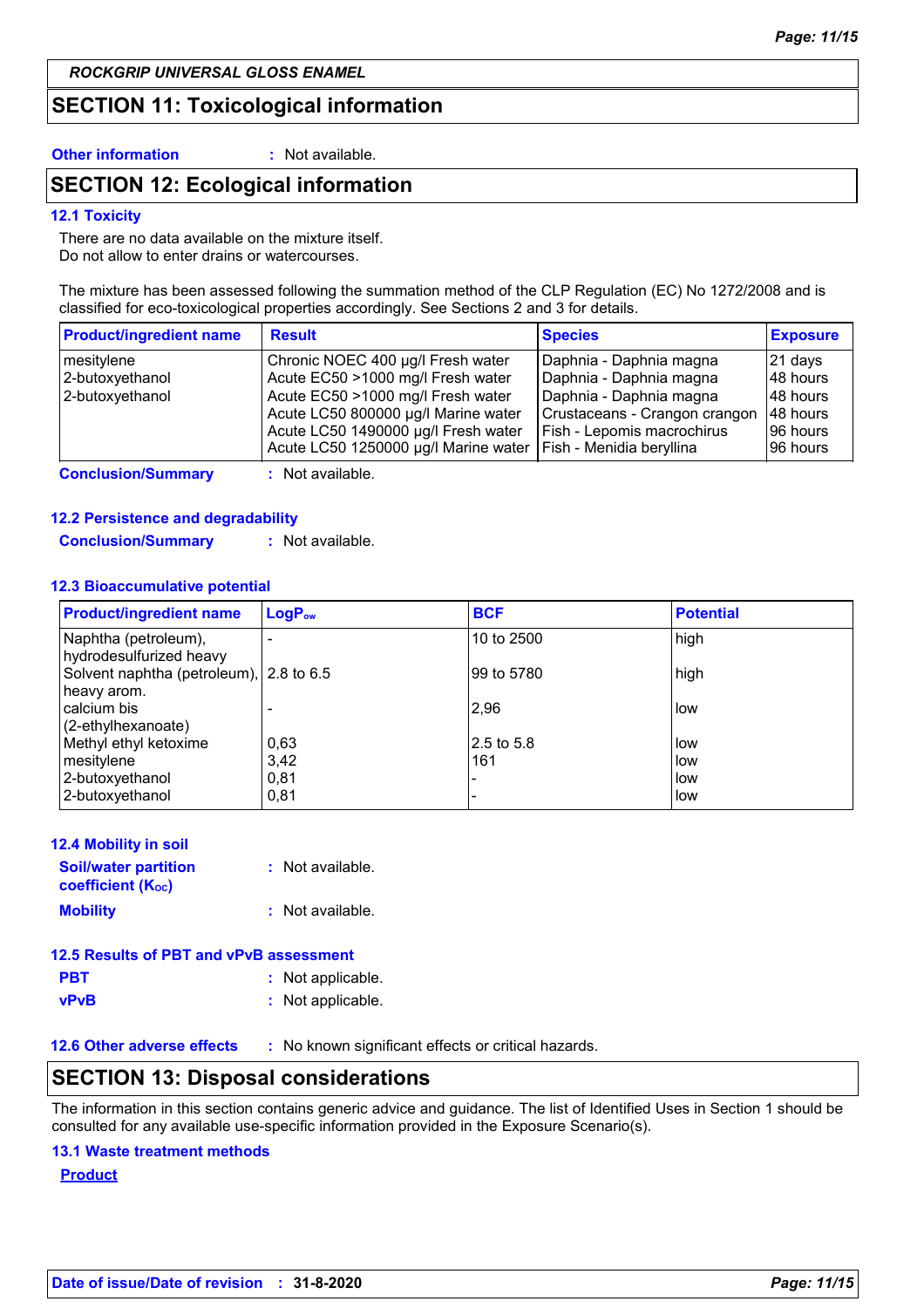# **SECTION 13: Disposal considerations**

| <b>Methods of disposal</b>     |           | : The generation of waste should be avoided or minimised wherever possible.<br>Disposal of this product, solutions and any by-products should at all times comply<br>with the requirements of environmental protection and waste disposal legislation<br>and any regional local authority requirements. Dispose of surplus and non-<br>recyclable products via a licensed waste disposal contractor. Waste should not be<br>disposed of untreated to the sewer unless fully compliant with the requirements of<br>all authorities with jurisdiction.          |  |
|--------------------------------|-----------|---------------------------------------------------------------------------------------------------------------------------------------------------------------------------------------------------------------------------------------------------------------------------------------------------------------------------------------------------------------------------------------------------------------------------------------------------------------------------------------------------------------------------------------------------------------|--|
| <b>Hazardous waste</b>         |           | : The classification of the product may meet the criteria for a hazardous waste.                                                                                                                                                                                                                                                                                                                                                                                                                                                                              |  |
| <b>Disposal considerations</b> |           | Do not allow to enter drains or watercourses.<br>Dispose of according to all federal, state and local applicable regulations.<br>If this product is mixed with other wastes, the original waste product code may no<br>longer apply and the appropriate code should be assigned.<br>For further information, contact your local waste authority.                                                                                                                                                                                                              |  |
| <b>Packaging</b>               |           |                                                                                                                                                                                                                                                                                                                                                                                                                                                                                                                                                               |  |
| <b>Methods of disposal</b>     |           | : The generation of waste should be avoided or minimised wherever possible. Waste<br>packaging should be recycled. Incineration or landfill should only be considered<br>when recycling is not feasible.                                                                                                                                                                                                                                                                                                                                                      |  |
| <b>Disposal considerations</b> |           | Using information provided in this safety data sheet, advice should be obtained from<br>the relevant waste authority on the classification of empty containers.<br>Empty containers must be scrapped or reconditioned.<br>Dispose of containers contaminated by the product in accordance with local or<br>national legal provisions.                                                                                                                                                                                                                         |  |
| <b>Type of packaging</b>       |           | European waste catalogue (EWC)                                                                                                                                                                                                                                                                                                                                                                                                                                                                                                                                |  |
| <b>CEPE Paint Guidelines</b>   | 15 01 10* | packaging containing residues of or contaminated by<br>hazardous substances                                                                                                                                                                                                                                                                                                                                                                                                                                                                                   |  |
| <b>Special precautions</b>     |           | : This material and its container must be disposed of in a safe way. Care should be<br>taken when handling emptied containers that have not been cleaned or rinsed out.<br>Empty containers or liners may retain some product residues. Vapour from product<br>residues may create a highly flammable or explosive atmosphere inside the<br>container. Do not cut, weld or grind used containers unless they have been cleaned<br>thoroughly internally. Avoid dispersal of spilt material and runoff and contact with<br>soil, waterways, drains and sewers. |  |

# **SECTION 14: Transport information**

| Information pertaining to IATA and ADN is considered not relevant since the  |  |
|------------------------------------------------------------------------------|--|
| material is not packaged in the correct approved packaging required of these |  |
| methods of transport.                                                        |  |

|                                            | <b>ADR</b>               | <b>IMDG</b>   |
|--------------------------------------------|--------------------------|---------------|
| 14.1 UN number                             | <b>UN1263</b>            | <b>UN1263</b> |
| 14.2 UN proper<br>shipping name            | <b>PAINT</b>             | <b>PAINT</b>  |
| <b>14.3 Transport</b><br>hazard class(es)  |                          |               |
| <b>Class</b>                               | 3                        | $\mathbf{3}$  |
| <b>Subsidiary class</b>                    | $\overline{\phantom{a}}$ | ٠             |
| <b>14.4 Packing group</b>                  | $\mathbf{III}$           | Ш             |
| 14.5<br><b>Environmental</b><br>hazards    |                          |               |
| <b>Marine pollutant</b>                    | No.                      | No.           |
| Date of issue/Date of revision : 31-8-2020 |                          | Page: 12/15   |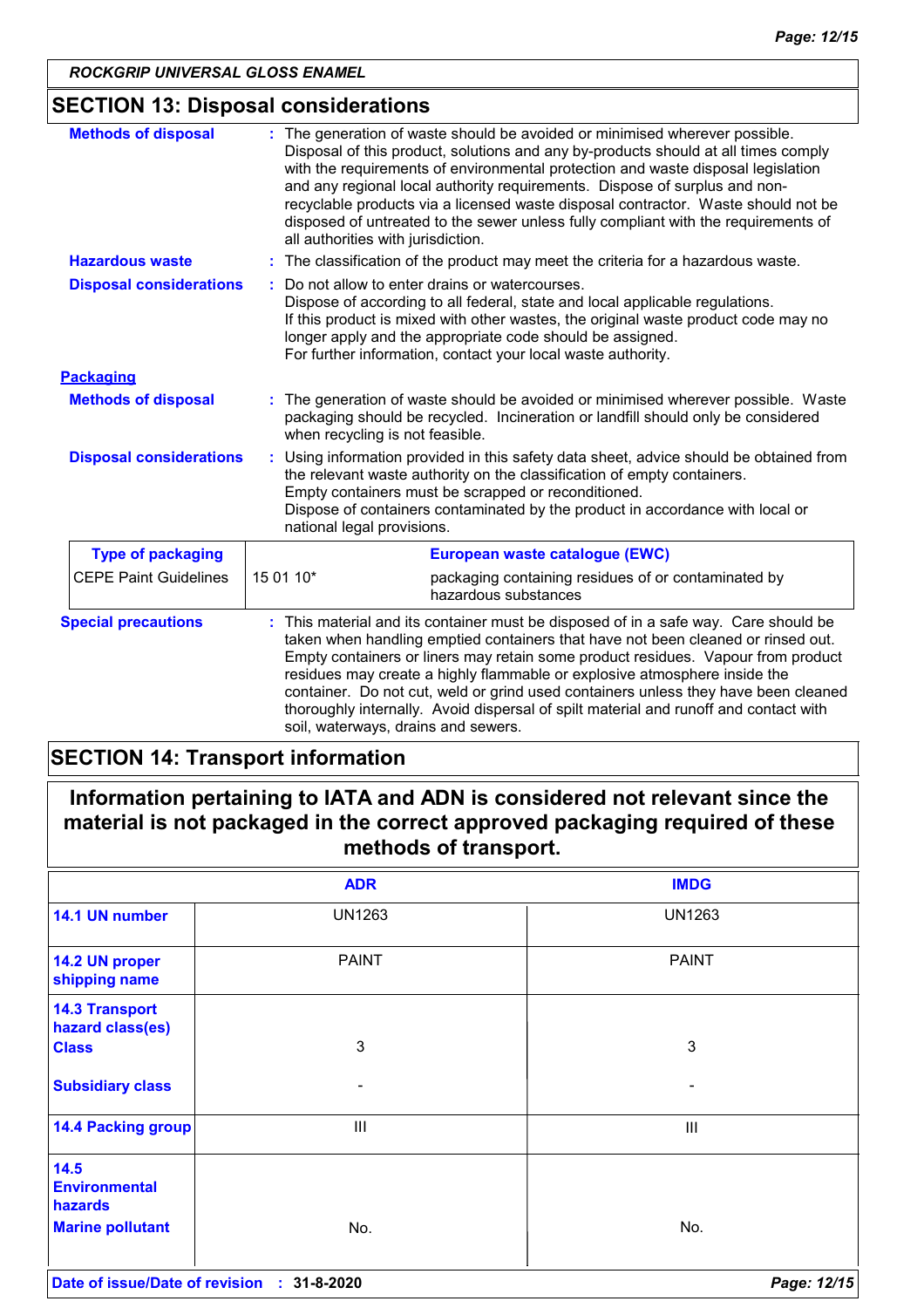# **Information pertaining to IATA and ADN is considered not relevant since the material is not packaged in the correct approved packaging required of these methods of transport.**

| <b>Marine pollutant</b><br><b>substances</b>   |                                                                                                                                                                                                                        | Not available. |
|------------------------------------------------|------------------------------------------------------------------------------------------------------------------------------------------------------------------------------------------------------------------------|----------------|
| <b>14.6 Special</b><br>precautions for<br>user | Transport within user's premises: always<br>transport in closed containers that are upright<br>and secure. Ensure that persons transporting<br>the product know what to do in the event of an<br>accident or spillage. |                |
| <b>HI/Kemler number</b>                        | 30                                                                                                                                                                                                                     |                |
| <b>Emergency</b><br>schedules (EmS)            |                                                                                                                                                                                                                        | $F-E. S-E$     |
|                                                |                                                                                                                                                                                                                        |                |

| 14.7 Transport in bulk<br>according to Annex II of<br><b>MARPOL and the IBC Code</b> | : Not applicable.                                                                                                                                                               |                                                                                                                                                                                                                                                                                                                     |
|--------------------------------------------------------------------------------------|---------------------------------------------------------------------------------------------------------------------------------------------------------------------------------|---------------------------------------------------------------------------------------------------------------------------------------------------------------------------------------------------------------------------------------------------------------------------------------------------------------------|
| <b>Additional</b><br>information                                                     | Viscous substance exemption In pack sizes<br>less than 450 litres, under the terms of 2.2.3.1.<br>this product is not subject to the provisions of<br>ADR.<br>Tunnel code (D/E) | Viscous substance exemption In pack sizes<br>up to and including 30 litres, under the terms of<br>2.3.2.5, this product is not subject to the<br>packaging,<br>labelling and marking requirements of the<br>IMDG Code, but both full documentation and<br>placarding of cargo transport units is still<br>required. |

# **SECTION 15: Regulatory information**

#### **15.1 Safety, health and environmental regulations/legislation specific for the substance or mixture**

#### **EU Regulation (EC) No. 1907/2006 (REACH)**

**Annex XIV - List of substances subject to authorisation**

#### **Annex XIV**

None of the components are listed, or the component present is below its threshold.

#### **Substances of very high concern**

None of the components are listed, or the component present is below its threshold.

**Annex XVII - Restrictions :** Not applicable. **on the manufacture,**

**placing on the market and use of certain dangerous substances, mixtures and articles**

#### **Other EU regulations**

**VOC for Ready-for-Use Mixture :** Not applicable.

#### **Ozone depleting substances (1005/2009/EU)**

Not listed.

#### **Prior Informed Consent (PIC) (649/2012/EU)**

Not listed.

#### **Seveso Directive**

This product may add to the calculation for determining whether a site is within the scope of the Seveso Directive on major accident hazards.

**International regulations**

**Chemical Weapon Convention List Schedules I, II & III Chemicals**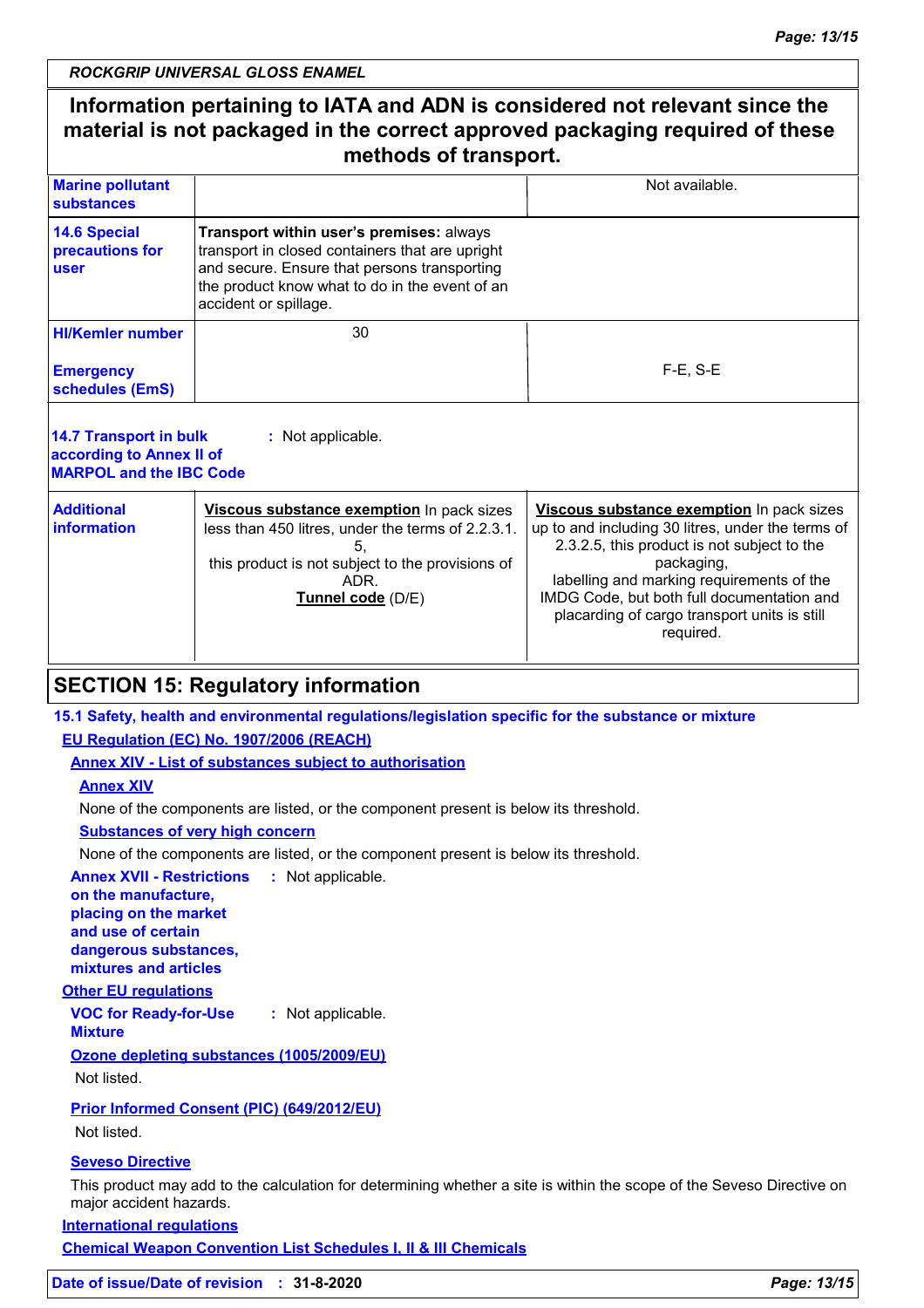#### *ROCKGRIP UNIVERSAL GLOSS ENAMEL*

### **SECTION 15: Regulatory information**

#### Not listed.

#### **Montreal Protocol (Annexes A, B, C, E)**

Not listed.

# **Stockholm Convention on Persistent Organic Pollutants**

Not listed.

# **Rotterdam Convention on Prior Informed Consent (PIC)**

Not listed.

### **UNECE Aarhus Protocol on POPs and Heavy Metals**

Not listed.

| <b>15.2 Chemical safety</b><br>: No Chemical Safety Assessment has been carried out. |  |
|--------------------------------------------------------------------------------------|--|
|--------------------------------------------------------------------------------------|--|

#### **assessment**

# **SECTION 16: Other information**

| <b>CEPE code</b> |  |
|------------------|--|
|------------------|--|

 $\nabla$  Indicates information that has changed from previously issued version.

| <b>Abbreviations and acronyms : ATE = Acute Toxicity Estimate</b> | CLP = Classification, Labelling and Packaging Regulation [Regulation (EC) No.<br>1272/2008]<br>DMEL = Derived Minimal Effect Level<br>DNEL = Derived No Effect Level<br>EUH statement = CLP-specific Hazard statement<br>PBT = Persistent, Bioaccumulative and Toxic |
|-------------------------------------------------------------------|----------------------------------------------------------------------------------------------------------------------------------------------------------------------------------------------------------------------------------------------------------------------|
|                                                                   | PNEC = Predicted No Effect Concentration                                                                                                                                                                                                                             |
|                                                                   | <b>RRN = REACH Registration Number</b>                                                                                                                                                                                                                               |
|                                                                   | vPvB = Very Persistent and Very Bioaccumulative                                                                                                                                                                                                                      |

#### **Procedure used to derive the classification according to Regulation (EC) No. 1272/2008 [CLP/GHS]**

| <b>Classification</b>   | <b>Justification</b>  |
|-------------------------|-----------------------|
| Flam. Lig. 3, H226      | On basis of test data |
| ISTOT RE 1. H372        | Calculation method    |
| Aquatic Chronic 3, H412 | Calculation method    |

#### **Full text of abbreviated H statements**

| H226   | Flammable liquid and vapour.                                                |
|--------|-----------------------------------------------------------------------------|
| H302   | Harmful if swallowed.                                                       |
| H304   | May be fatal if swallowed and enters airways.                               |
| H312   | Harmful in contact with skin.                                               |
| H315   | Causes skin irritation.                                                     |
| H317   | May cause an allergic skin reaction.                                        |
| l H318 | Causes serious eye damage.                                                  |
| H319   | Causes serious eye irritation.                                              |
| H332   | Harmful if inhaled.                                                         |
| H335   | May cause respiratory irritation.                                           |
| H336   | May cause drowsiness or dizziness.                                          |
| H351   | Suspected of causing cancer.                                                |
| H361fd | Suspected of damaging fertility. Suspected of damaging the<br>unborn child. |
| H372   | Causes damage to organs through prolonged or repeated<br>exposure.          |
| H373   | May cause damage to organs through prolonged or repeated<br>exposure.       |
| H411   | Toxic to aquatic life with long lasting effects.                            |
| H412   | Harmful to aquatic life with long lasting effects.                          |

#### **Full text of classifications [CLP/GHS]**